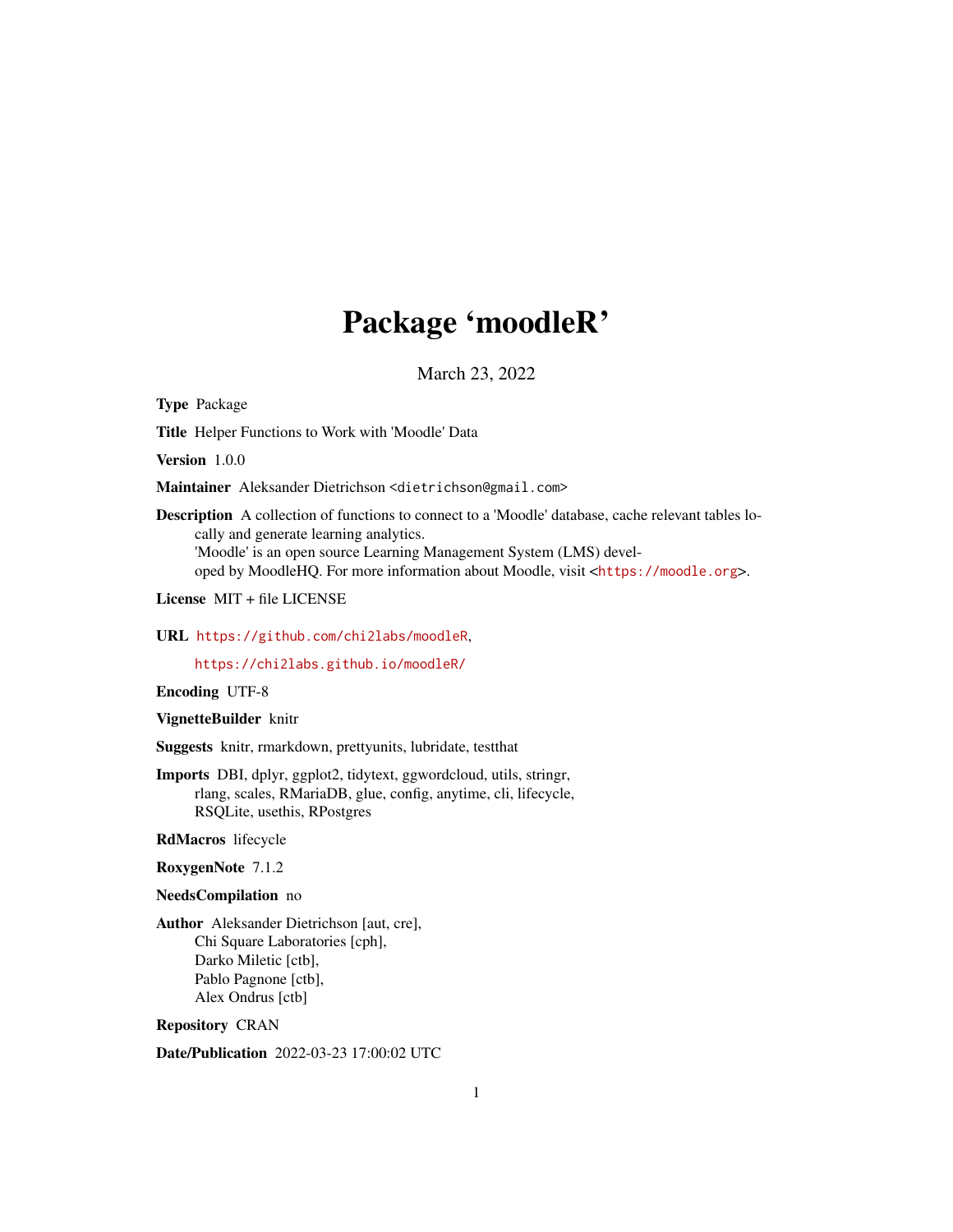# <span id="page-1-0"></span>R topics documented:

|       | $print.mdl_users\_summary \dots \dots \dots \dots \dots \dots \dots \dots \dots \dots \dots \dots \dots \dots \dots \dots \dots \dots$ |    |
|-------|----------------------------------------------------------------------------------------------------------------------------------------|----|
|       |                                                                                                                                        |    |
|       |                                                                                                                                        |    |
|       |                                                                                                                                        |    |
|       |                                                                                                                                        |    |
| Index |                                                                                                                                        | 15 |

check\_mdl\_cache *Check Cached Data*

# Description

Checks that the cached data is available.

# Usage

check\_mdl\_cache()

### Value

invisible(NULL)

# Examples

## Not run: check\_mdl\_cache()

## End(Not run)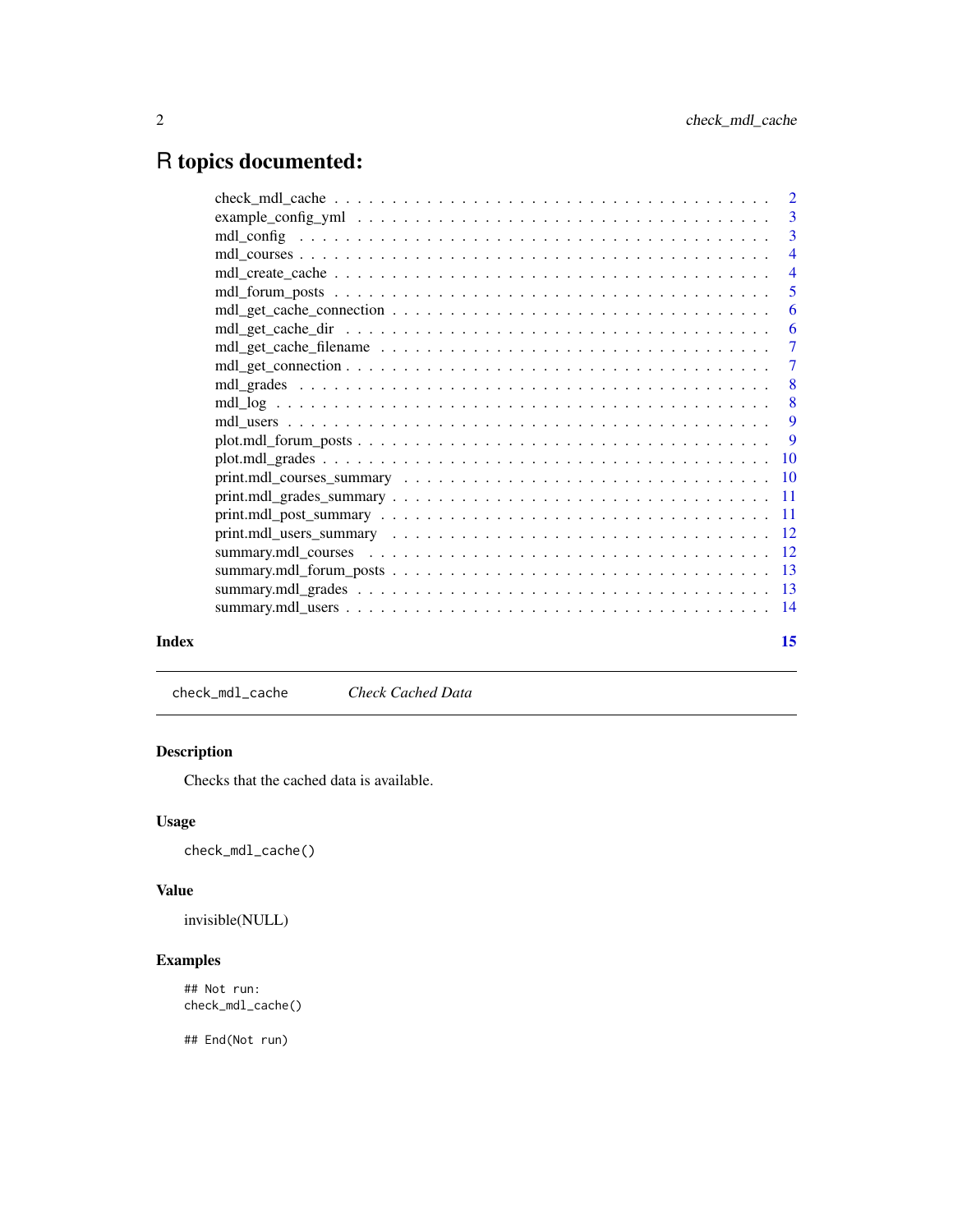#### <span id="page-2-0"></span>Description

Opens an example config file in the active editor. If you already have a config.yml file cut-and-paste the "moodleR" section, and update the respective fields. Alternatively use "save as" to save this file as config.yml It is recommended that you check the config with config::get()

#### Usage

example\_config\_yml()

# Value

invisible(TRUE) on success

# Examples

## Not run: example\_config\_yml()

## End(Not run)

# mdl\_config *Moodle Configuration Table*

#### Description

Get the complete moodle configuration table. Different from most mdl\_\* functions this function calls dplyr::collect() before returning (as a config-table is not going to cause memory overflow).

#### Usage

```
mdl_config(con = mdl_get_connection(), tbl_prefix = "mdl_")
```
#### Arguments

| con        | database connection object |
|------------|----------------------------|
| tbl_prefix | table prefix               |

#### Value

A tibble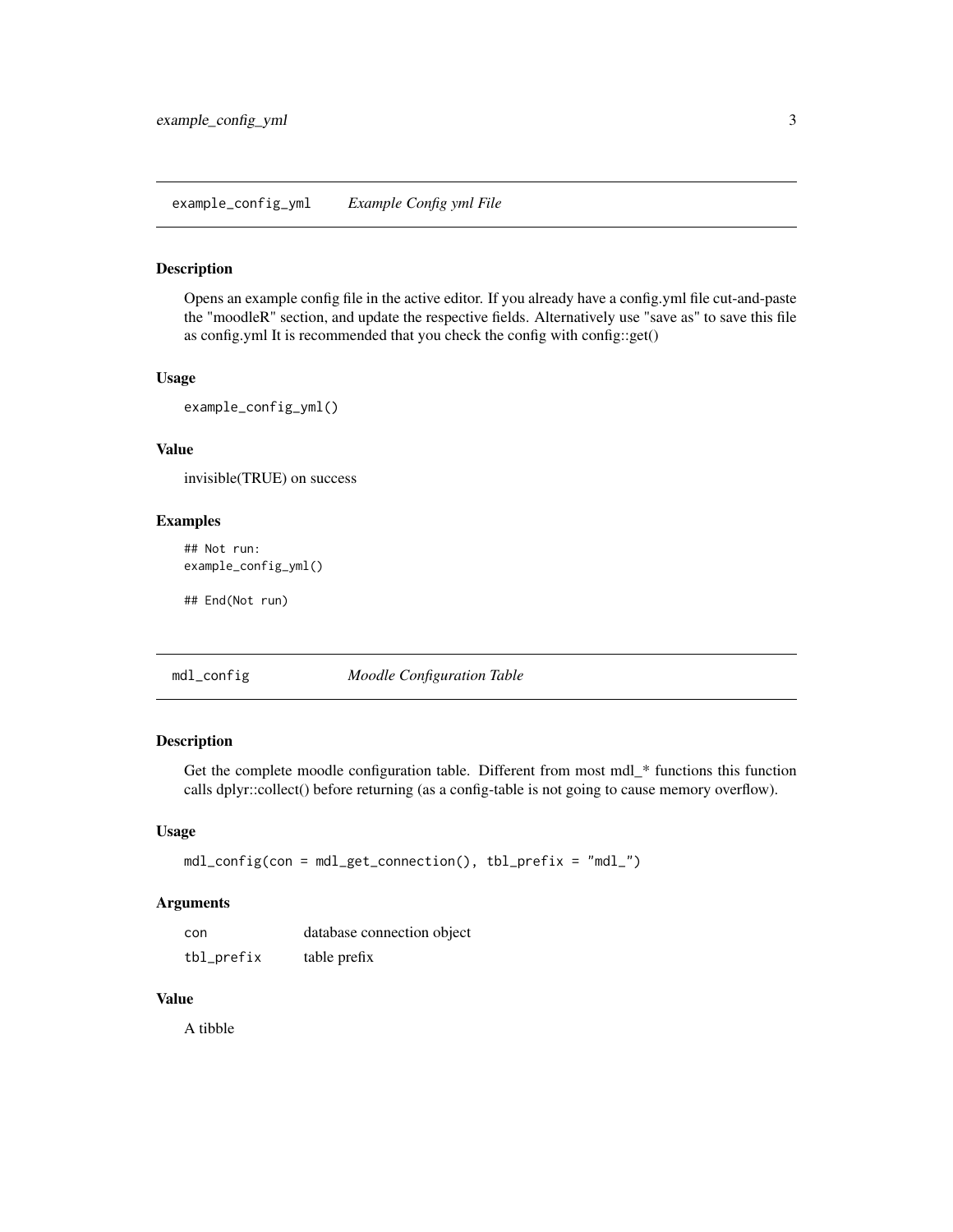<span id="page-3-0"></span>mdl\_courses *Get Courses*

# Description

Returns a reference to the (cached) course table, with the most relevant columns selected.

#### Usage

```
mdl_courses(con = mdl_get_connection(), tbl_prefix = "mdl_")
```
#### Arguments

| con        | a database connection object |
|------------|------------------------------|
| tbl_prefix | prefix for tables            |

# Details

For convenience a join with the category table is made, and "category\_name" added

#### Value

A dbplyr reference object.

mdl\_create\_cache *Creates a Local Cache*

#### Description

Create local cache from a Moodle Database.

#### Usage

```
mdl_create_cache(
  con = mdl_get_connection(use_cache = FALSE),
  format = c("spline"),tbl\_prefix = "mdl__",output_dir = mdl_get_cache_dir(),
  output_filename = mdl_get_cache_filename()
\mathcal{E}
```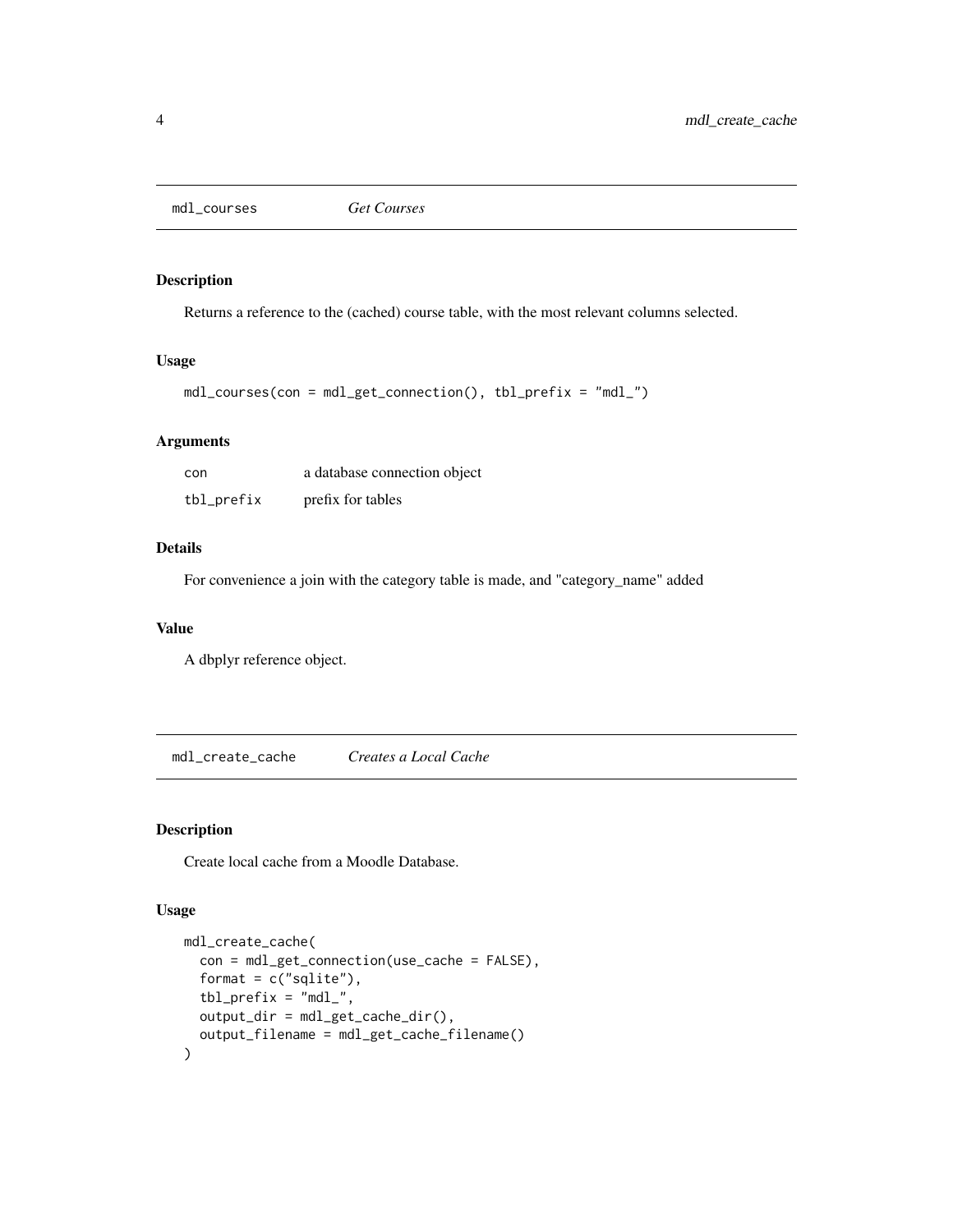# <span id="page-4-0"></span>mdl\_forum\_posts 5

# Arguments

| con             | a database connection (to a moodle database)                                 |
|-----------------|------------------------------------------------------------------------------|
| format          | output format (mysql, csv)                                                   |
| tbl_prefix      | Moodle DB table prefix                                                       |
| output_dir      | where does the cache go                                                      |
| output_filename |                                                                              |
|                 | filename (in the case of sqlite output), or prefix (in_case of CSV download) |

# Value

invisible(NULL)

mdl\_forum\_posts *Get Forum Posts*

# Description

Returns a reference to the (cached) forum\_posts table, with the most relevant columns selected.

#### Usage

```
mdl_forum_posts(con = mdl_get_connection(), tbl_prefix = "mdl_")
```
# Arguments

| con        | a database connection object |
|------------|------------------------------|
| tbl_prefix | table prefix                 |

# Details

For convenience two additional columns: forum\_name and thread\_name; are added.

# Value

A dbplyr reference object.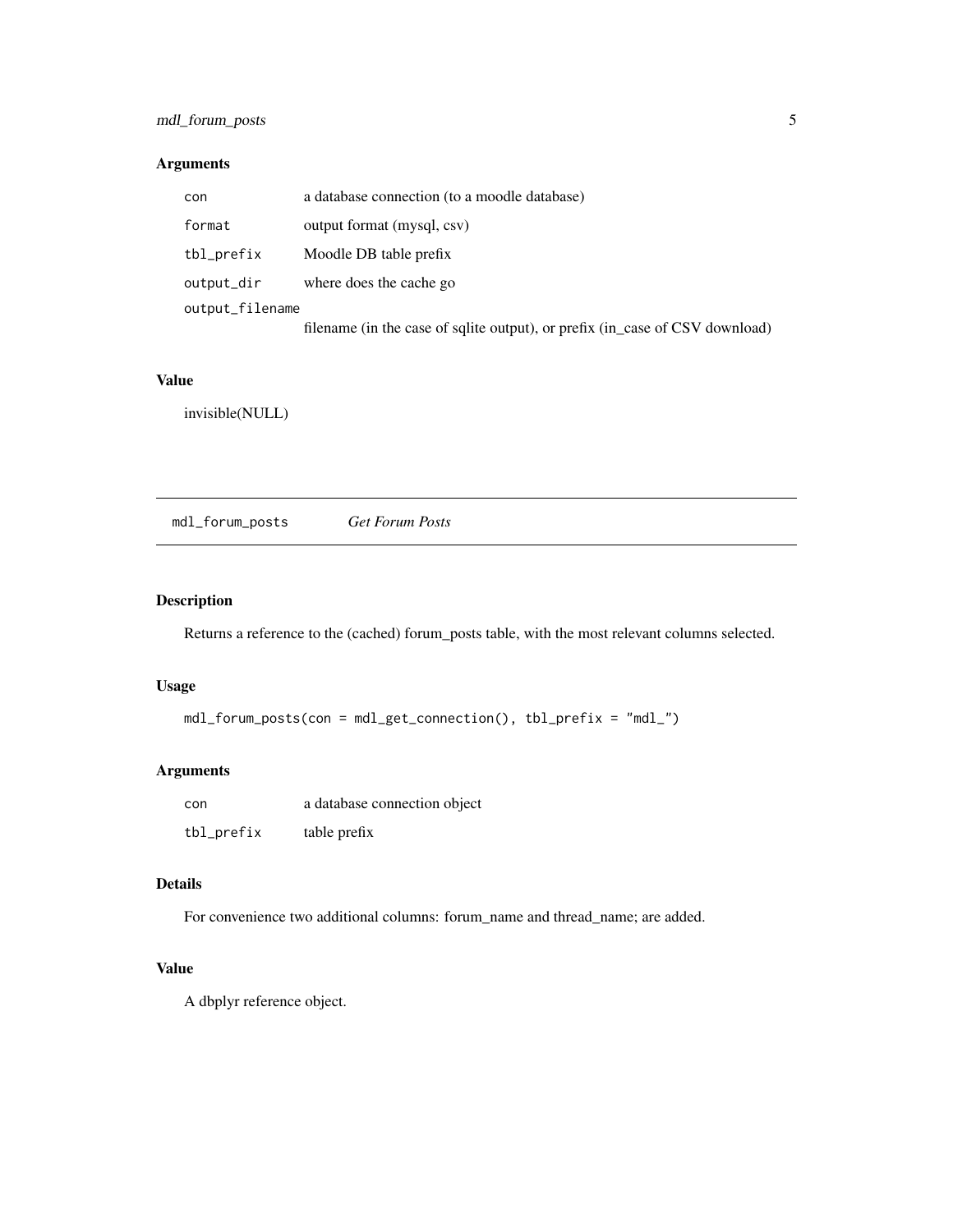<span id="page-5-0"></span>mdl\_get\_cache\_connection

*Connection to Cached Moodle Data*

# Description

Connection to Cached Moodle Data

#### Usage

```
mdl_get_cache_connection(access = c("RO", "RWC"))
```
#### Arguments

access Specifies RO or RWC access

# Value

a DBI connection object

mdl\_get\_cache\_dir *Get the Cache Directory*

#### Description

The cache directory can be set in the config-file (moodleR:->cache\_dir:), which is recommended. If it is not present, or no config is found, a tempdir() will be returned.

#### Usage

mdl\_get\_cache\_dir()

# Value

Character vector with path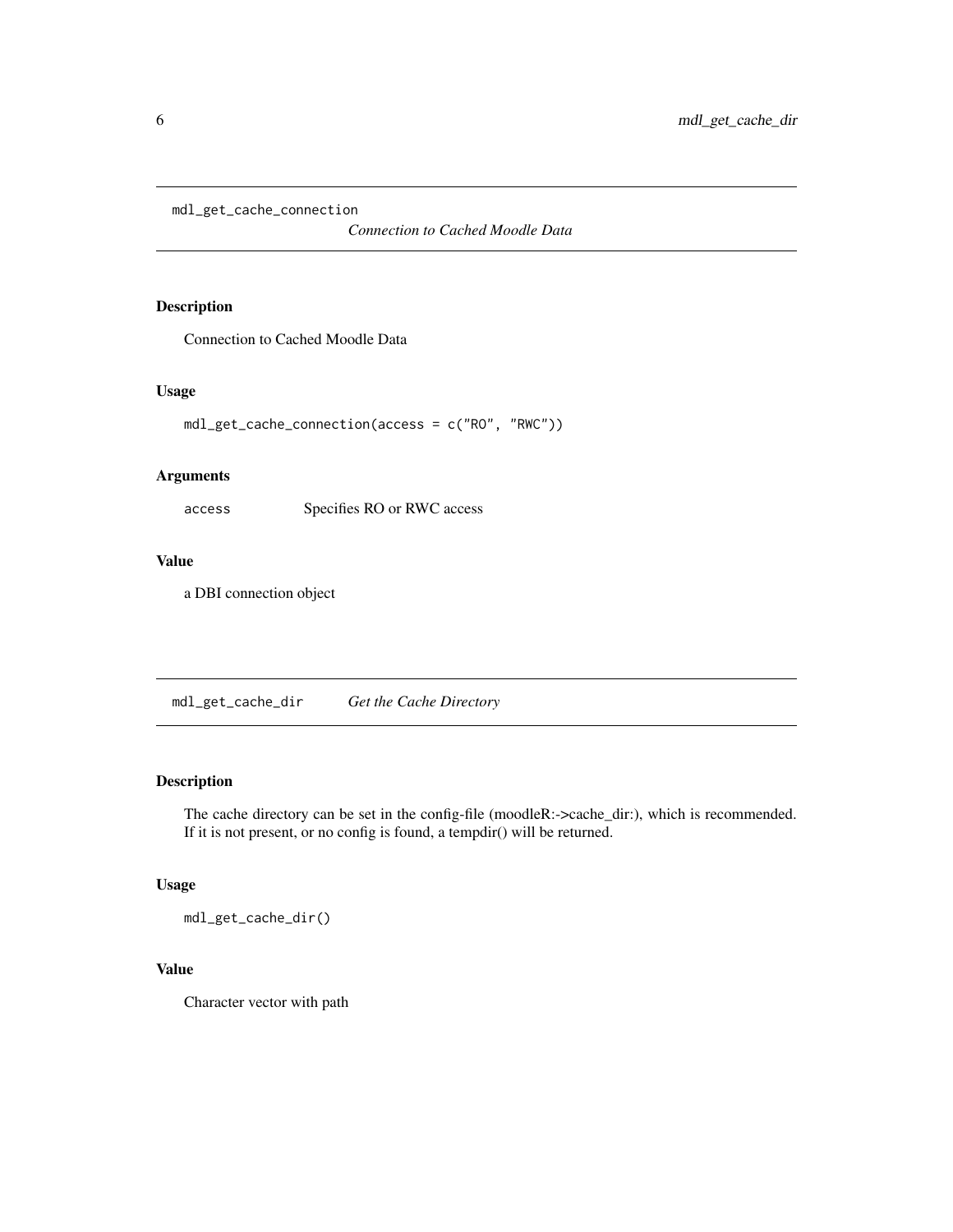<span id="page-6-0"></span>mdl\_get\_cache\_filename

*Get the Cache Filename*

# Description

The cache filename ("mdl\_cache.sqlite" by default), can be set in the config-file((moodleR:->cache\_dir:).

#### Usage

```
mdl_get_cache_filename()
```
# Value

Character vector with path

mdl\_get\_connection *Connect to Moodle Data*

# Description

Returns a connection to a Moodle database or the cached version if available.e

#### Usage

```
mdl_get_connection(use_cache = TRUE, config = "default")
```
# Arguments

| use_cache | If TRUE (the default) connection to the local cache is returned. |
|-----------|------------------------------------------------------------------|
| config    | Select configuration from config file.                           |

# Value

a DBI connection object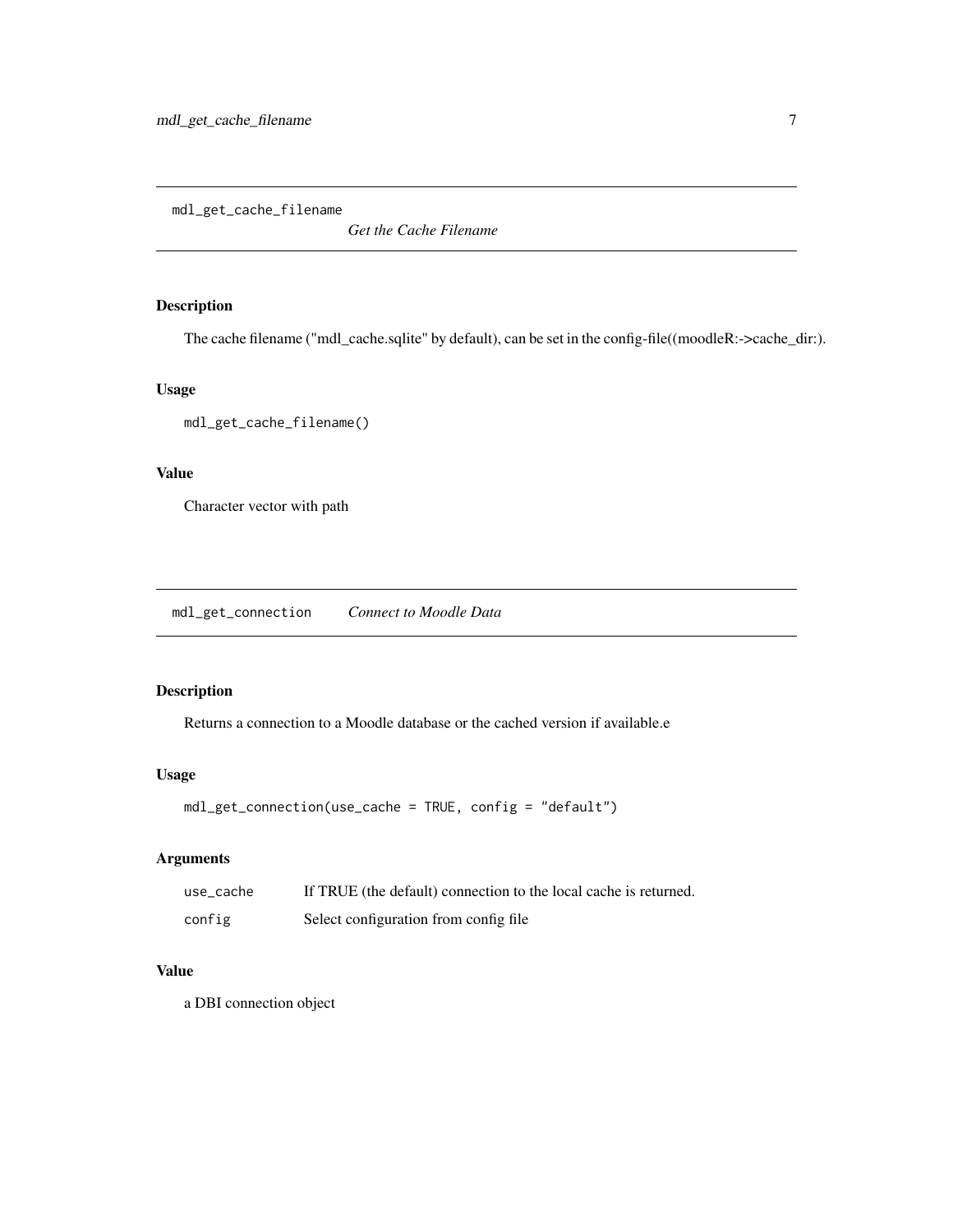<span id="page-7-0"></span>mdl\_grades *Get Grades*

# Description

Returns a reference to the (cached) grades table, with the most relevant columns selected.

#### Usage

```
mdl_grades(con = mdl_get_connection(), tbl_prefix = "mdl_")
```
#### Arguments

| con        | database connection object |
|------------|----------------------------|
| tbl_prefix | table prefix               |

# Value

A dbplyr reference object

#### Examples

```
## Not run:
# Get the course grades for courseid 52
course_grades <- mdl_grades() %>%
filter(courseid == 52, item_type == "course") %>%
collect()
# Get the other grades items:
grades_items_grades <- mdl_grades() %>%
filter(courseid == 52, item_type != "course") %>%
collect()
```
## End(Not run)

mdl\_log *Access Moodle's Logs*

# Description

Returns a reference to the log-table.

#### Usage

```
mdl_log(con = mdl_get_connection(), tbl_prefix = "mdl_")
```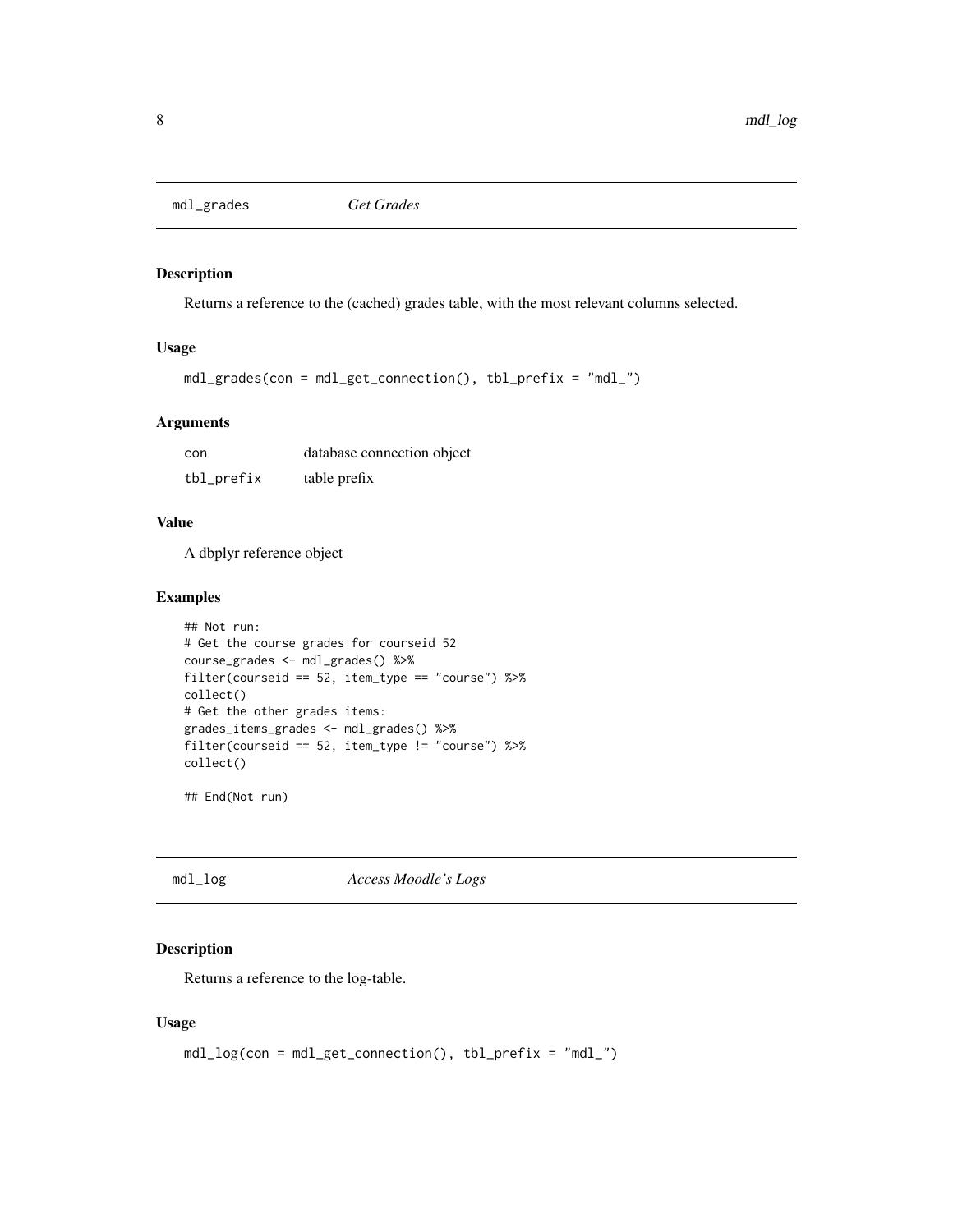# <span id="page-8-0"></span>mdl\_users 9

#### Arguments

| con        | A database connection object |
|------------|------------------------------|
| tbl_prefix | table prefix                 |

# Value

A dbplyr reference object.

mdl\_users *Get Moodle Users*

# Description

Returns a reference to the (cached) users table, with the most relevant columns selected.

# Usage

mdl\_users(con = mdl\_get\_connection(), tbl\_prefix = "mdl\_")

# Arguments

| con        | database connection object |
|------------|----------------------------|
| tbl_prefix | table prefix               |

#### Value

A dbplyr reference object

plot.mdl\_forum\_posts *Wordcloud Plot*

# Description

Create a simple wordcloud plot based on a mdl\_posts object.

#### Usage

```
## S3 method for class 'mdl_forum_posts'
plot(x, use_base_graphics = FALSE, ...)
```
#### Arguments

| x                 | a lazy tbl reference or data.frame.                 |
|-------------------|-----------------------------------------------------|
| use_base_graphics |                                                     |
|                   | Should base graphics be produces instead of ggplot? |
|                   | passed to ggplot or base graphics                   |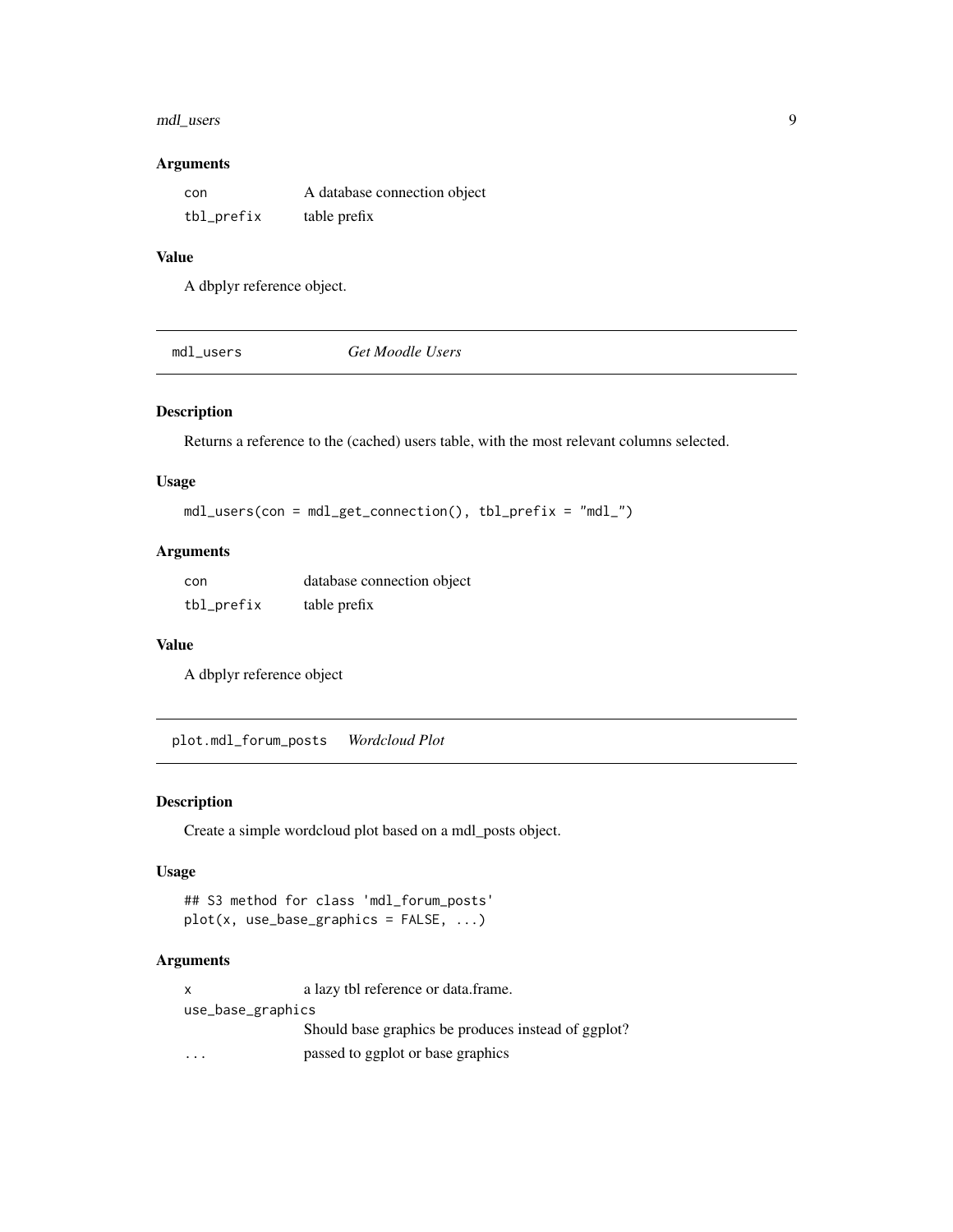# Value

A ggplot

plot.mdl\_grades *Plot Moodle Grades*

# Description

Histogram (density) of normalized grades

# Usage

```
## S3 method for class 'mdl_grades'
plot(x, use_base_graphics = FALSE, ...)
```
#### Arguments

| $\mathsf{X}$      | a lazy tbl reference                             |
|-------------------|--------------------------------------------------|
| use_base_graphics |                                                  |
|                   | Should base graphics be used (instead of ggplot) |
| .                 | passed along to ggplot or base graphic function  |

# Value

A ggplot or base graphic plot

```
print.mdl_courses_summary
```
*Print Moodle Courses Summary*

# Description

Overrides generic print function to pretty-print a summary of the course information.

# Usage

```
## S3 method for class 'mdl_courses_summary'
print(x, \ldots)
```
#### Arguments

|                      | an object used to select a method.                 |
|----------------------|----------------------------------------------------|
| $\ddot{\phantom{0}}$ | further arguments passed to or from other methods. |

# Value

invisible(x). Typically called for its side effect which is a pretty-print of the relevant information.

<span id="page-9-0"></span>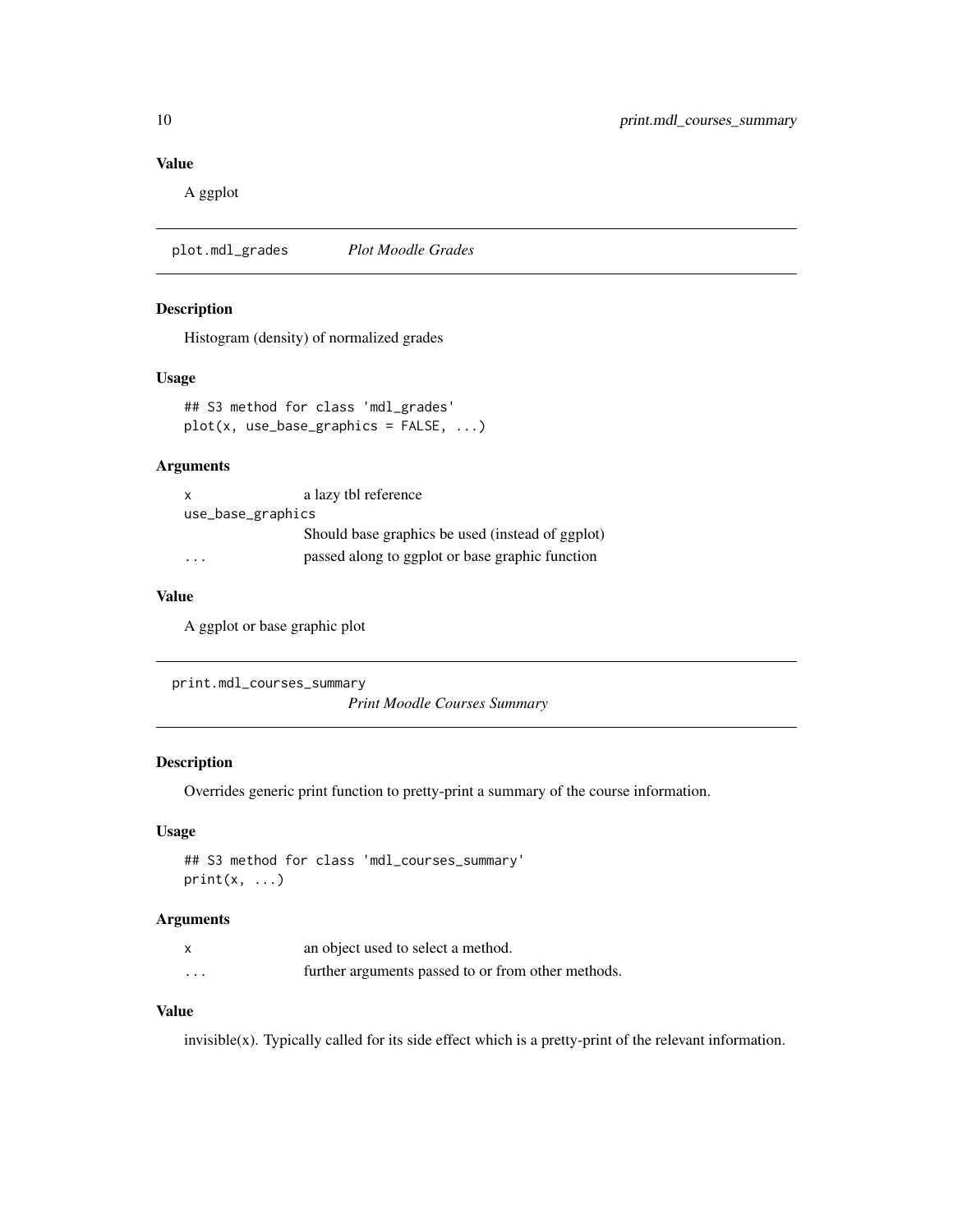<span id="page-10-0"></span>print.mdl\_grades\_summary

*Print Moodle Grades Summary*

#### Description

Overrides generic print function to pretty-print a summary of the grades from the gradebook.

#### Usage

```
## S3 method for class 'mdl_grades_summary'
print(x, \ldots)
```
# Arguments

|          | an object used to select a method.                 |
|----------|----------------------------------------------------|
| $\cdots$ | further arguments passed to or from other methods. |

#### Value

invisible(x). Typically called for its side effect which is a pretty-print of the relevant information.

```
print.mdl_post_summary
```
*Print Moodle Forum Post Summary*

# Description

Overrides generic print function to pretty-print a summary of the Moodle posts.

#### Usage

```
## S3 method for class 'mdl_post_summary'
print(x, \ldots)
```
# Arguments

|          | an object used to select a method.                 |
|----------|----------------------------------------------------|
| $\cdots$ | further arguments passed to or from other methods. |

# Value

invisible(x). Typically called for its side effect which is a pretty-print of the relevant information.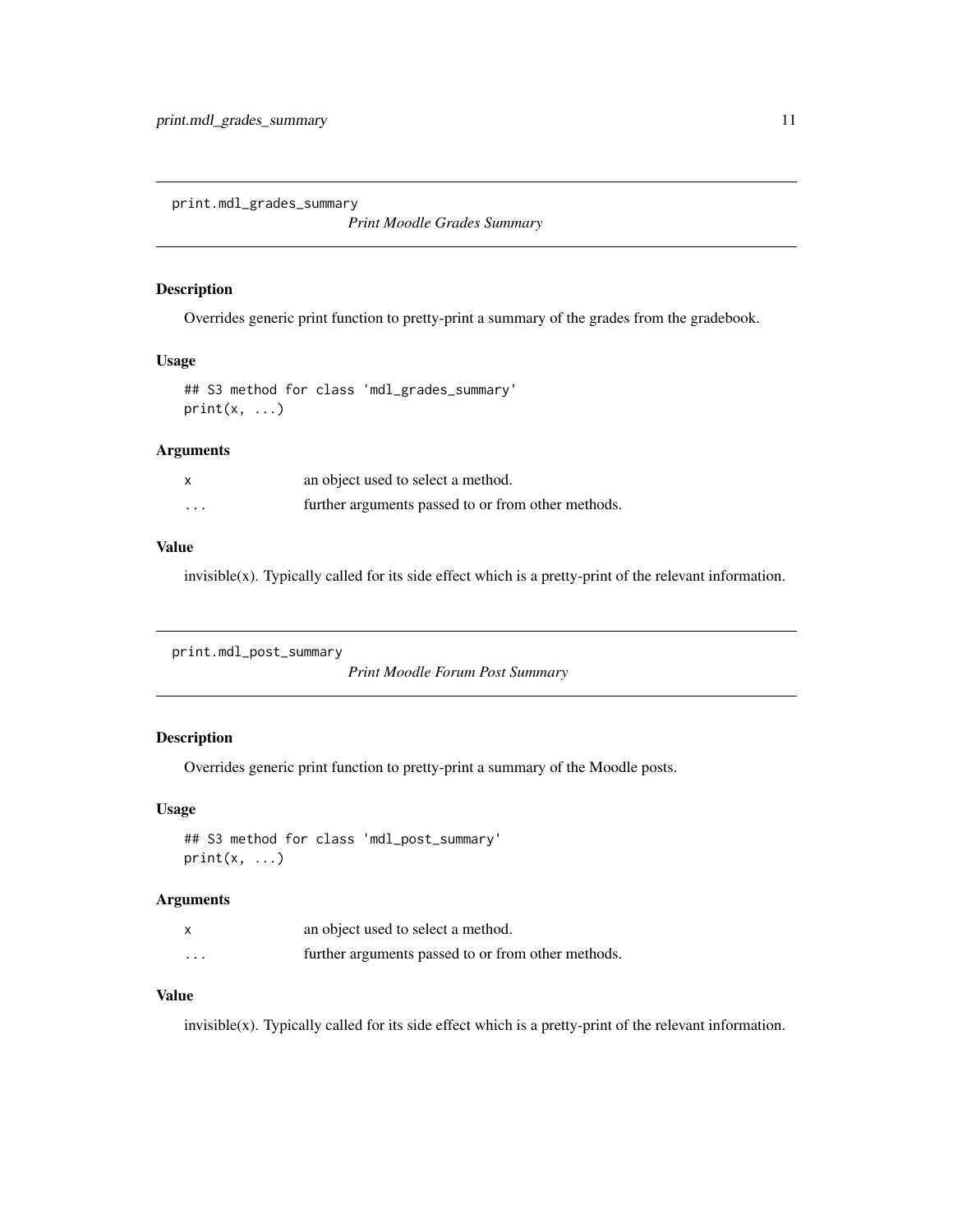```
print.mdl_users_summary
```
*Print Moodle Users Summary*

#### Description

Overrides generic print function to pretty-print a summary of the users.

#### Usage

```
## S3 method for class 'mdl_users_summary'
print(x, \ldots)
```
# Arguments

|                      | an object used to select a method.                 |
|----------------------|----------------------------------------------------|
| $\ddot{\phantom{0}}$ | further arguments passed to or from other methods. |

#### Value

invisible(x). Typically called for its side effect which is a pretty-print of the relevant information.

summary.mdl\_courses *Summary of mdl\_courses Object*

# Description

Provides summary statistics for moodle courses

# Usage

```
## S3 method for class 'mdl_courses'
summary(object, ...)
```
# Arguments

| object   | a lazy tbl reference with class mdl_grades |
|----------|--------------------------------------------|
| $\cdots$ | currently ignored                          |

# Value

a tibble with the summary.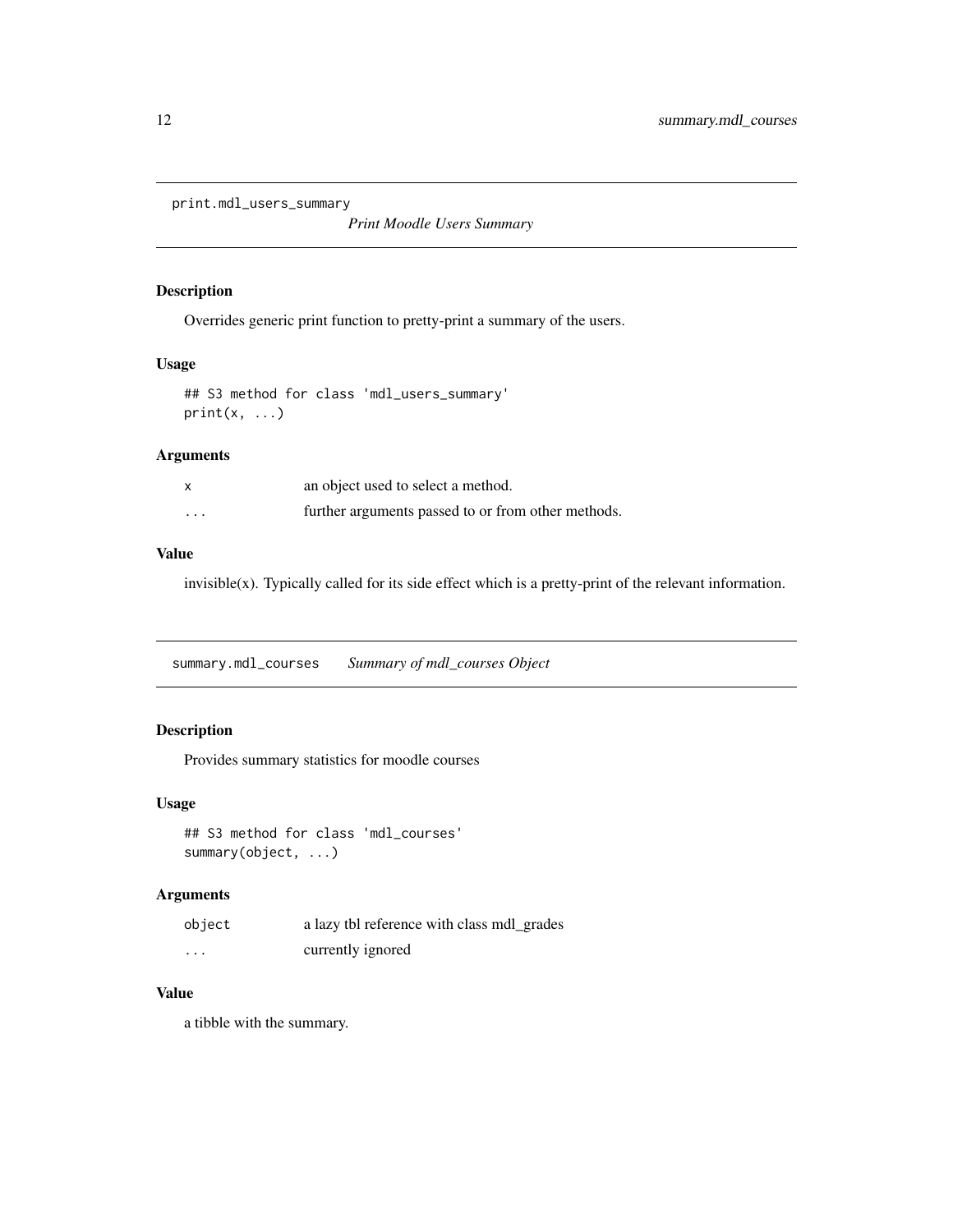<span id="page-12-0"></span>summary.mdl\_forum\_posts

*Summary of mdl\_forum\_posts Object*

#### Description

Provides summary statistics for forum posts.

#### Usage

```
## S3 method for class 'mdl_forum_posts'
summary(object, ...)
```
# Arguments

| object   | a lazy tbl reference with class mdl_grades |
|----------|--------------------------------------------|
| $\cdots$ | currently ignored                          |

#### Value

a tibble with the summary.

summary.mdl\_grades *Summary of mdl\_grades Object*

# Description

Provides summary statistics for moodle grades

#### Usage

```
## S3 method for class 'mdl_grades'
summary(object, ...)
```
#### Arguments

| object   | a lazy tbl reference with class mdl_grades |
|----------|--------------------------------------------|
| $\cdots$ | currently ignored                          |

# Value

a tibble with the summary.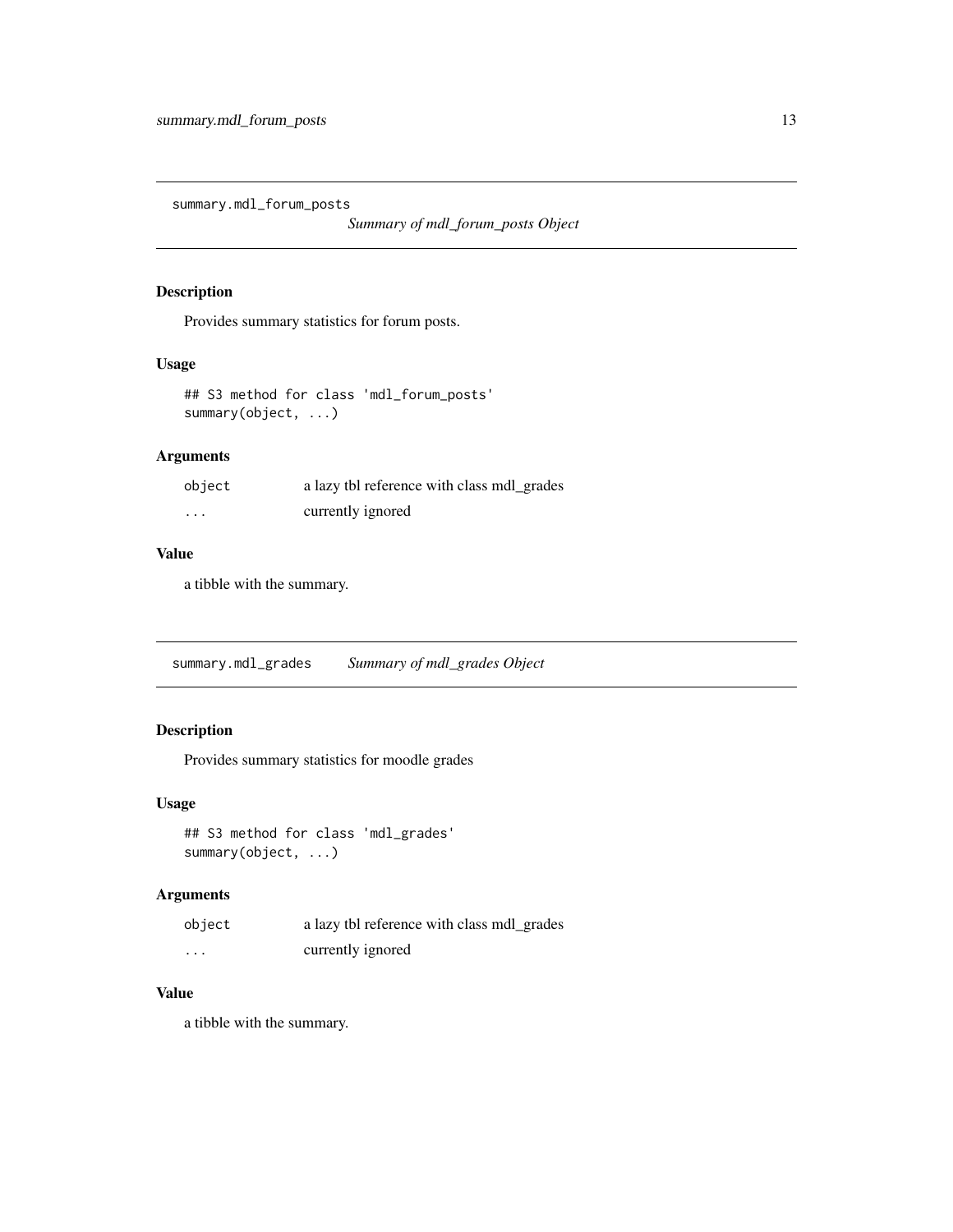# <span id="page-13-0"></span>Description

Provides summary statistics for moodle courses

# Usage

```
## S3 method for class 'mdl_users'
summary(object, ...)
```
# Arguments

| object   | a lazy tbl reference with class mdl_grades |
|----------|--------------------------------------------|
| $\cdots$ | currently ignored                          |

# Value

a tibble with the summary.